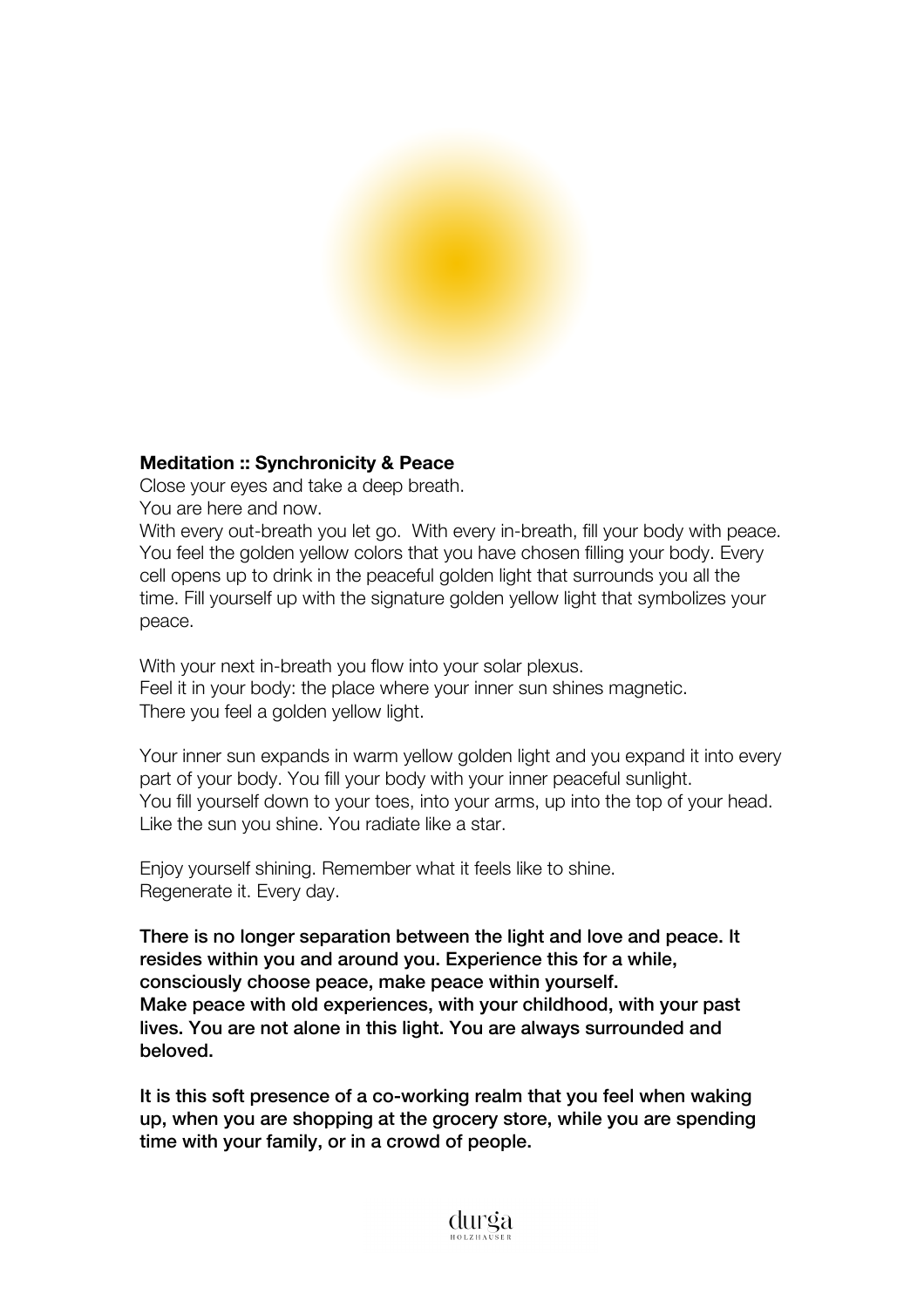#### In your work and everywhere, you make peace.

You feel spacious, centered, peaceful, and complete. You witness and assess. Time will slow down. You feel absolute love. You feel absolutely loved. You are peace.

You are marvelous golden luminosity: you are a magnet, you're not separate, you have never been separate, never been apart, you are the light making form. Your experience is just a flood of light: you're an extension of light. Your light expands, your light radiates, you infuse everything that matters. You know this; every part of you knows this, every cell. Everything you come in contact with is touched by peace, everything that comes into contact with you is touched by peace. You radiate like sun beams, you are a sun, you are a radiating star.

Stretch out in the soft perfect beam of sunlight.

# Now the light in your solar plexus changes from the shape of the sun into the shape of a river. A golden river streaming through your body. You feel yourself floating in the river of love streaming through your solar space.

The river is vast, so for now just feel how much you are one with your flow of life. Feel your life flow.

You know that not to be in your life flow is the absence of peace. To be in your life flow is the presence of peace.

When you miss peace, you have left your life flow. When you leave your life flow, the stillness is gone. When you return here, to the core of your life flow, the peace within you becomes so powerful.

To be here stimulates your love. You are joy.

Return to the core of your life stream, your golden river of life. Flow with it.

Now you start to realize how it feels when you are at the core of your life flow. You can feel right timing, and everything comes to you at the right time.

You realize inner images into the outer world.

You stream peacefully in a river of synchronicity.